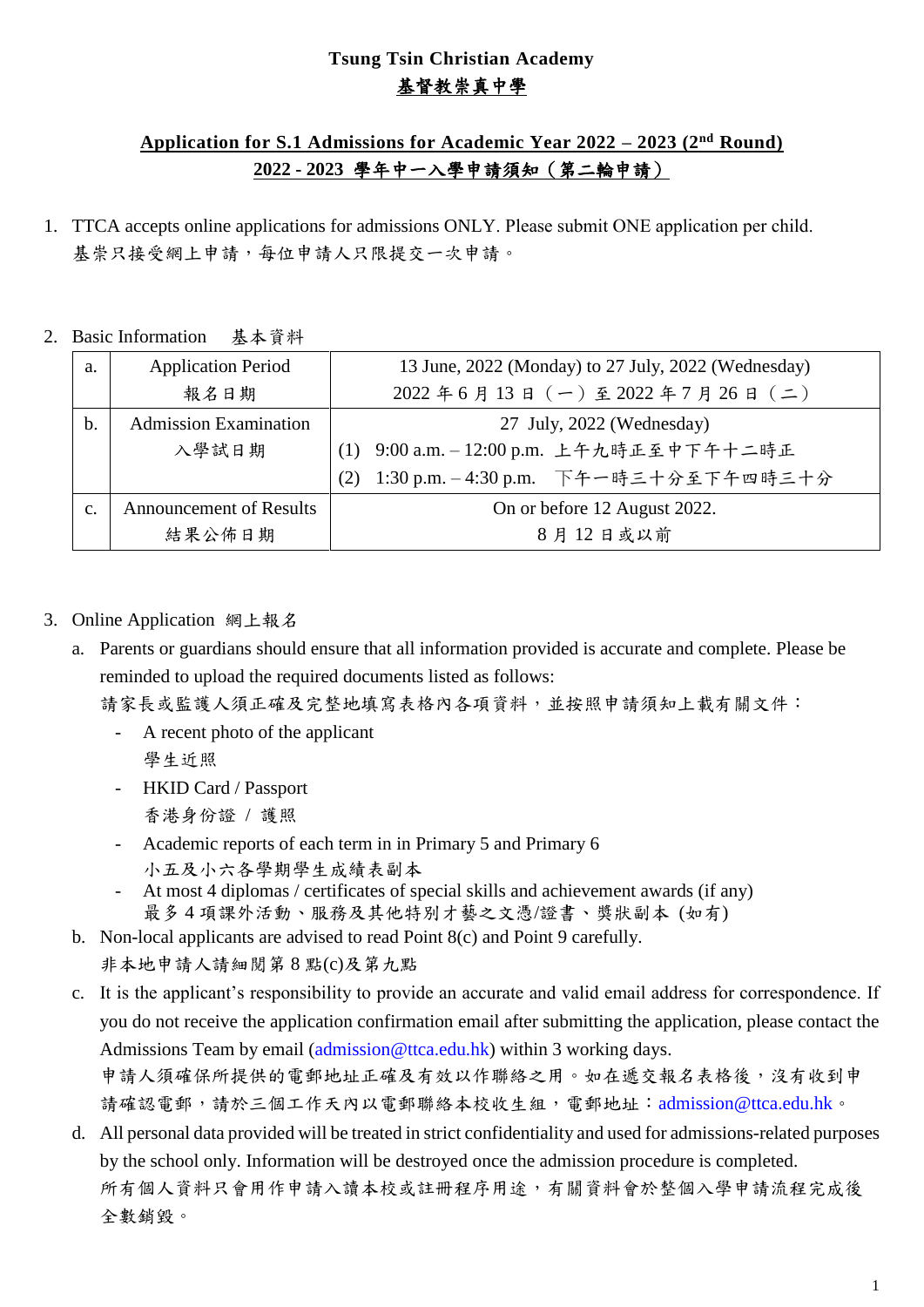- 4. Application Fee 申請費用
	- a. Application Fee: HK\$100 (non-refundable and non-transferable) 申請費用港幣一佰元正(不設退款及不可轉讓)。
	- b. Payments should be made by credit card through the e-Application System for S.1 Admissions. 家長需透過網上申請平台 (e-Application System for S. 1 Admissions) 以信用咭繳交報名費。
	- c. Failure to settle the payment would render the application unsuccessful. 未能成功繳付費用之申請將被視為無效,敬請留意。
- 5. Admissions are assessed based on the following criteria 收生評估所涵蓋的範疇如下:
	- Admission Examination Performance 入學試表現
	- Academic results 申請者學業成績
	- ECA participation and community services 課外活動的參與及社區服務
- 6. Admission Examination 筆試
	- a. Each applicant may select one of the above time slot for the Admission Examination. 申請學生自行選擇上述其中一個時段參與入學試。
	- b. The Admission Examination will include Chinese Language, English Language and Mathematics 入學試將包括中國語文、英國語文及數學。
- 7. Admission Results 申請結果
	- a. Successful candidates will be notified by phone. 獲取錄之學生將透過電話通知。
	- a. Parents of successful applicants are required to complete the registration process in person at the school and settle the tuition deposit by the due date. Applicants who fail to do so would be deemed to have given up the school place allocated.

一經取錄,家長必須於指定時間內到本校辦理註冊手續及繳交留位費,否則將視作放棄學位論。

- 8. Tuition Fees and Scholarships 學費及獎學金
	- a. S.1 tuition fee should be settled in 10 monthly installments. The current tuition fee for S.1 in the academic year 2021-2022 is HK\$38,000. The tuition fees for the 2022-2023 academic year are currently pending review.

中一學費分十期繳費,二零二一/二零二二年度中一學費為 HK\$38,000,而二零二二/二零二三年 度學費仍待審批。

b. Scholarships and bursaries are granted to diligent students and students with financial difficulties respectively.

校方設立獎學金予勤奮向學及助學金予經濟困難之學生。